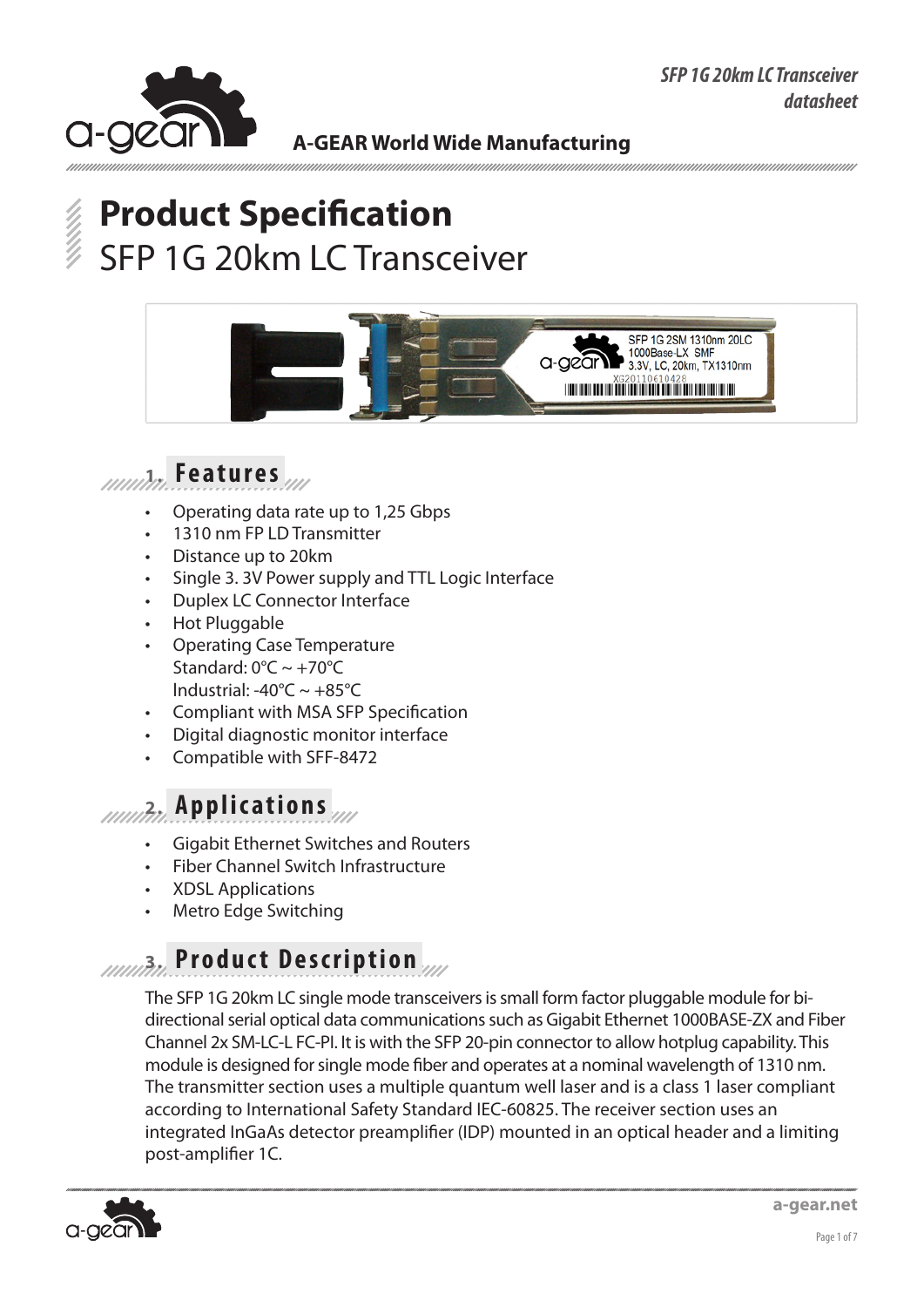

The OST-SFP-xxxxD series are designed to be compliant with SFF-8472 SFP Multi-source Agreement (MSA).

## **4. Regulatory Compliance**

| <b>Feature</b>                                                 | <b>Standard</b>                                                 | <b>Performance</b>                                                           |
|----------------------------------------------------------------|-----------------------------------------------------------------|------------------------------------------------------------------------------|
| <b>Electrostatic Discharge</b><br>(ESD) to the Electrical Pins | MIL-STD-883E Method 3015.7                                      | Class 1 (>500 V) Isolation with<br>the case                                  |
| Electromagnetic<br>Interference (EMI)                          | FCC Part 15 Class B                                             | Compatible with standards                                                    |
| <b>Laser Eye Safety</b>                                        | FDA 21CFR 1040.10 and<br>1040.11 EN60950, EN (IEC)<br>60825-1,2 | Compatible with Class I laser<br>product. Compatible with<br>T µ V standards |
| <b>Component Recognition</b>                                   | UL and CUL                                                      | <b>UL file E317337</b>                                                       |
| <b>Green Products</b>                                          | <b>RoHS</b>                                                     | RoHS <sub>6</sub>                                                            |

## **Absolute Maximum Ratings**

| Rating                     | Symbol | Min.   | Max. | Units |
|----------------------------|--------|--------|------|-------|
| <b>Storage Temperature</b> |        | $-4()$ | +85  |       |
| <b>Supply Voltage</b>      |        | -0.5   | 3.6  |       |

## **6. Recommended Operating Conditions**

| Parameter                         | Symbol               | Min.           | <b>Typical</b> | Max.  | <b>Units</b> |
|-----------------------------------|----------------------|----------------|----------------|-------|--------------|
| <b>Operating Case Temperature</b> | TA OST-SFP-<br>LX10x | $\overline{0}$ |                | $+70$ | °C           |
| <b>Power Supply Voltage</b>       | VCC                  | 3.15           | 3.3            | 3.45  | V            |
| <b>Power Supply Current</b>       | ICC                  |                |                | 300   | mA           |
| <b>Surge Current</b>              | <b>ISurge</b>        |                |                | $+30$ | mA           |
| <b>Baud Rate</b>                  |                      |                | 1.25           |       | GBaud        |

# **7. PERFORMANCE SPECIFICATIONS - ELECTRICAL**

| Parameter                          |     | Symbol Min. Typical  Max.   Units |      |     | <b>Notes</b>         |
|------------------------------------|-----|-----------------------------------|------|-----|----------------------|
| <b>TRANSMITTER</b>                 |     |                                   |      |     |                      |
| <b>LVPECL Inputs(Differential)</b> | Vin | 400                               | 2500 | mVp | AC coupled<br>inputs |

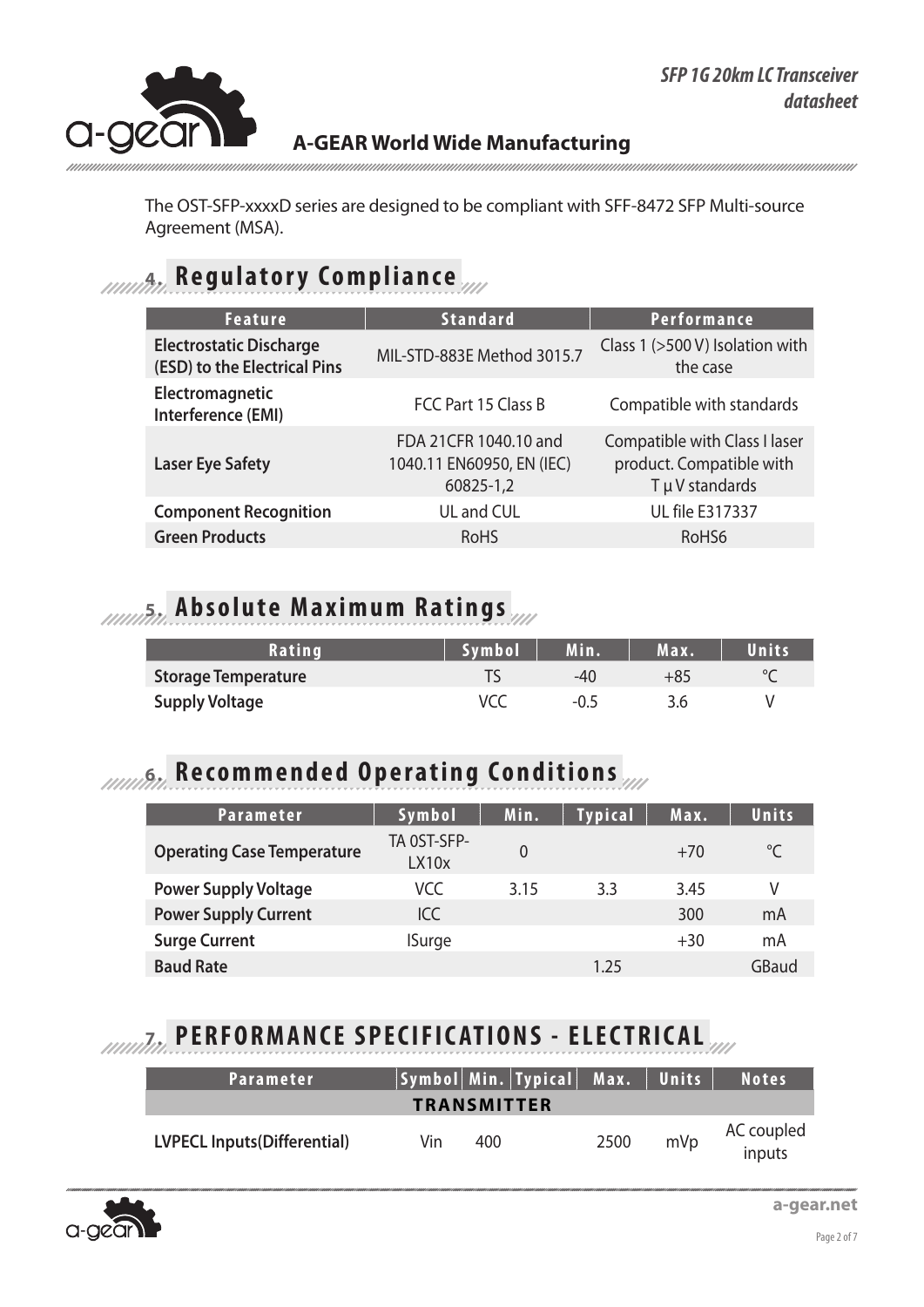

| <b>Parameter</b>                       |            |                     | Symbol   Min.   Typical | Max.      | Units  | <b>Notes</b>                           |
|----------------------------------------|------------|---------------------|-------------------------|-----------|--------|----------------------------------------|
| Input Impedance (Differential)         | Zin        | 85                  | 100                     | 115       | ohms   | $\mathrm{Rin}$ > 100<br>kohms @ DC     |
| Tx_DISABLE Input Voltage - High        |            | $\overline{2}$      |                         | 3.45      | V      |                                        |
| Tx_DISABLE Input Voltage - Low         |            | 0                   |                         | 0.8       | $\vee$ |                                        |
| Tx_FAULT Output Voltage -- High        |            | $\overline{2}$      |                         | $Vcc+0.3$ | V      | $Io = 400 \mu A$ ;<br>Host Vcc         |
| Tx_FAULT Output Voltage -- Low         |            | $\overline{0}$      |                         | 0.5       | $\vee$ | $I_0 = -4.0$ mA                        |
|                                        |            | <b>RECEIVER</b>     |                         |           |        |                                        |
| <b>LVPECL Outputs (Differential)</b>   | Vout       | 400                 | 800                     | 1200      | mVpp   | AC coupled<br>outputs                  |
| <b>Output Impedance (Differential)</b> | Zout       | 85                  | 100                     | 115       | ohms   |                                        |
| Rx_LOS Output Voltage - High           |            | $\overline{2}$      |                         | $Vcc+0.3$ | V      | $I_0 = 400 \mu A$ ;<br><b>Host Vcc</b> |
| Rx_LOS Output Voltage - Low            |            | 0                   |                         | 0.8       | V      | $lo = -4.0mA$                          |
| MOD_DEF (0:2)                          | VoH<br>VoL | 2.5<br>$\mathbf{0}$ |                         | 0.5       | V<br>V | <b>With Serial</b><br>ID               |

# **8. Optical and Electrical Characteristics**

| <b>Parameter</b>                     | Symbol             | Min.         | <b>Typical</b>        | Max.      | Unit      |  |
|--------------------------------------|--------------------|--------------|-----------------------|-----------|-----------|--|
| 9 µm Core Diameter SMF               |                    |              | 10                    |           | <b>Km</b> |  |
| <b>Data Rate</b>                     |                    |              | 1.25                  |           | Gbps      |  |
|                                      | <b>Transmitter</b> |              |                       |           |           |  |
| <b>Centre Wavelength</b>             | C                  | 1260         | 1310                  | 1360      | nm        |  |
| <b>Spectral Width (RMS)</b>          |                    |              |                       | 3         | nm        |  |
| <b>Average Output Power</b>          | P0ut               | $-10$        |                       | $-3$      | dBm       |  |
| <b>Extinction Ratio</b>              | EX                 | 9            |                       |           | dB        |  |
| Rise/Fall Time(20%~~80%)             | tr/tf              |              |                       | 1.2       | ns        |  |
| <b>Total Jitter</b>                  | TJ                 |              |                       | 56.5      | ps        |  |
| <b>Output Optical Eye</b>            |                    |              | IUT-T G.957 Compliant |           |           |  |
| <b>Data Input Swing Differential</b> | <b>VIN</b>         | 500          |                       | 2000      | mV        |  |
| <b>Input Differential Impedance</b>  | ZIN                | 90           | 100                   | 110       |           |  |
| <b>TX Disable</b>                    | <b>Disable</b>     | 2.0          |                       | $Vcc+0.3$ | V         |  |
|                                      | Enable             | $\Omega$     |                       | 0.8       |           |  |
|                                      | Fault              | 2.0          |                       | $Vcc+0.3$ | V         |  |
| <b>TX Fault</b>                      | Normal             | $\mathbf{0}$ |                       | 0.8       |           |  |
| <b>TX Disable Assert Time</b>        | t off              |              |                       | 10        | <b>US</b> |  |



**a-gear.net**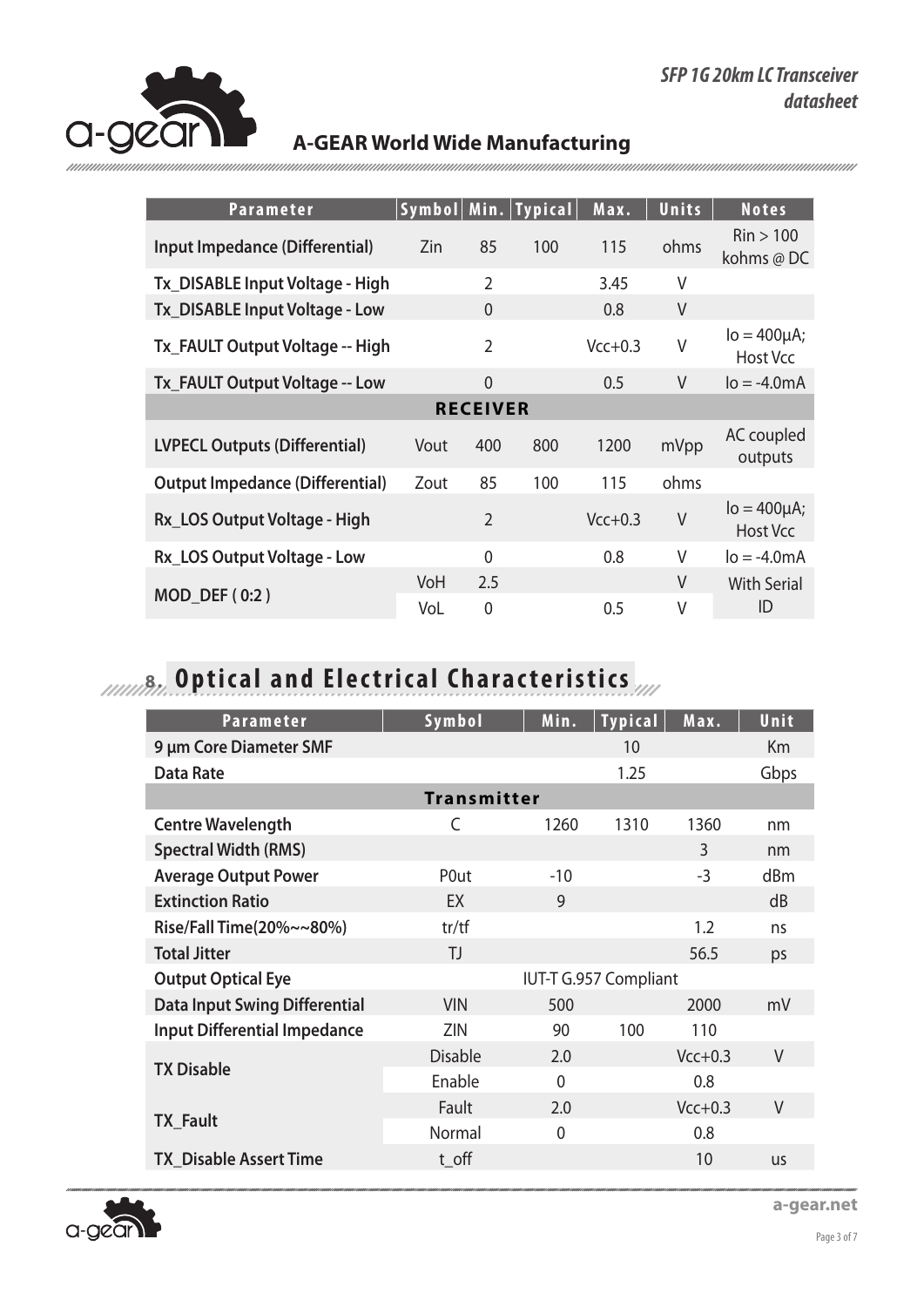

| <b>Parameter</b>                      | Symbol          | Min.  | <b>Typical</b> | Max.      | Unit |
|---------------------------------------|-----------------|-------|----------------|-----------|------|
|                                       | <b>Receiver</b> |       |                |           |      |
| <b>Centre Wavelength</b>              | C               | 1100  |                | 1600      | nm   |
| <b>Receiver Sensitivity</b>           | <b>PIN</b>      |       |                | $-20$     | dBm  |
| <b>Output Differential Impedance</b>  | <b>PIN</b>      | 90    | 100            | 110       |      |
| <b>Data Output Swing Differential</b> | <b>VOUT</b>     | 370   |                | 2000      | mV   |
| <b>Rise/Fall Time</b>                 | Tr/tf           |       |                | 2.2       | ns   |
| <b>LOS De-AssertS</b>                 | <b>LOSD</b>     |       |                | $-24$     | dBm  |
| <b>LOS Assert</b>                     | <b>LOSA</b>     | $-40$ |                |           | dBm  |
| <b>LOS</b>                            | High            | 2.0   |                | $Vcc+0.3$ |      |
|                                       | <b>LOW</b>      | 0     |                | 0.8       | V    |

# **9. SFP Transceiver Electrical Pad Layout**



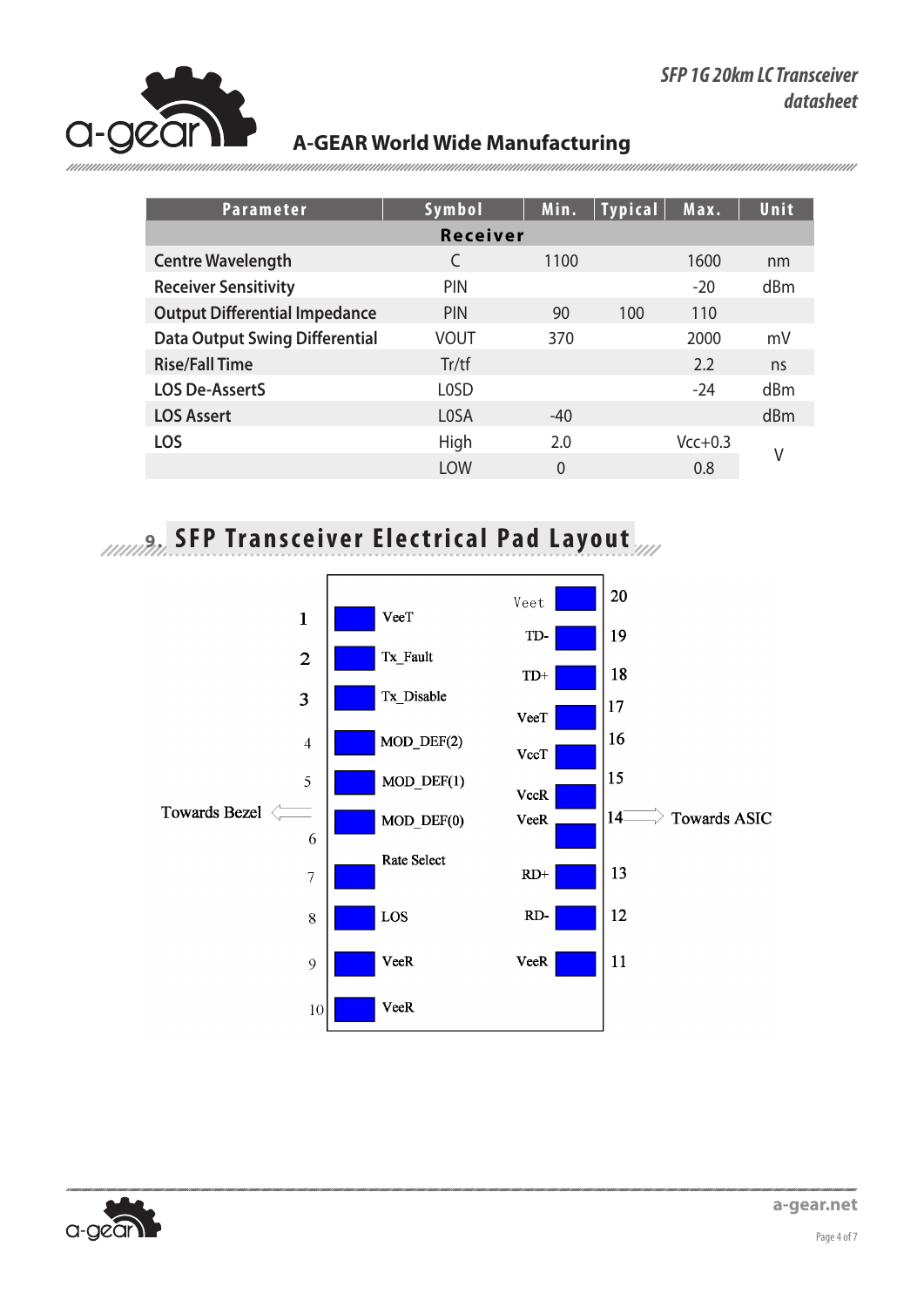

### **10. Pin Function Definitions**

| Pin            | $N$ ame            | <b>FUNCTION</b>                     | Plug<br>Seq.   | <b>Note</b>                        |
|----------------|--------------------|-------------------------------------|----------------|------------------------------------|
| 1              | VeeT               | <b>Transmitter Ground</b>           | 1              |                                    |
| $\overline{2}$ | <b>TX Fault</b>    | <b>Transmitter Fault Indication</b> | 3              | 1                                  |
| 3              | <b>TX Disable</b>  | <b>Transmitter Disable</b>          | 3              | 2, Module disables on high or open |
| 4              | MOD-DEF2           | <b>Module Definition 2</b>          | 3              | 3, Data line for Serial ID.        |
| 5              | MOD-DEF1           | <b>Module Definition 1</b>          | 3              | 3, Clock line for Serial ID.       |
| 6              | MOD-DEF0           | Module Definition 0                 | 3              | 3, Grounded within the module.     |
| 7              | <b>Rate Select</b> | Not Connect                         | 3              | Function not available             |
| 8              | L <sub>0</sub> S   | Loss of Signal                      | 3              | 4                                  |
| 9              | <b>VeeR</b>        | <b>Receiver Ground</b>              | 1              | 5                                  |
| 10             | VeeR               | <b>Receiver Ground</b>              | 1              | 5                                  |
| 11             | <b>VeeR</b>        | <b>Receiver Ground</b>              | 1              | 5                                  |
| 12             | RD-                | Inv. Received Data Out              | 3              | 6                                  |
| 13             | $RD+$              | <b>Received Data Out</b>            | 3              | 7                                  |
| 14             | <b>VeeR</b>        | <b>Receiver Ground</b>              | 1              | 5                                  |
| 15             | <b>VccR</b>        | <b>Receiver Power</b>               | $\overline{2}$ | $3.3 \pm 5\%$ , 7                  |
| 16             | <b>VccT</b>        | <b>Transmitter Power</b>            | 2              | $3.3 \pm 5\%$ , 7                  |
| 17             | VeeT               | <b>Transmitter Ground</b>           | 1              | 5                                  |
| 18             | $TD+$              | Transmit Data In                    | 3              | 8                                  |
| 19             | TD-                | Inv. Transmit Data In               | 3              | 8                                  |
| 20             | VeeT               | <b>Transmitter Ground</b>           | 1              | 5                                  |

**Notes:** 

- **1) TX Fault is an open collector/drain output, which should be pulled up with a 4.7K 10KΩ resistor on the host board. Pullup volt age between 2.0V and VccT, R+0.3V. When high, output indicates a laser fault of some kind. Low indicates normal operation. In the low state, the output willbe pu lled to < 0.8V.**
- **2) TX disable is an input that is used to shut down the transmitter optical output. It is pulled up within the module with a 4.7 - 10 KΩ resistor. Its states are:** 
	- **Low (0 0.8V): Transmitter on**
	- **(>0.8, < 2.0V): Undefined**
	- **High (2.0 3.465V): Transmitter Disabled**
	- **Open: Transmitter Disabled**
- **3) Mod-Def 0,1,2. These are the module definition pins. They should be pulled up with a 4.7K 10KΩ resistor on the host board. The pull-up voltage shall be VccT or VccR (see Section IV for further details). Mod-Def 0 is grounded by the module to indicate that the module is present Mod-Def 1 is the clock line of two wire serial interface for serial ID Mod- Def 2 is the data line of two wire serial interface for serial ID**
- **4) LOS (Loss of Signal) is an open collector/drain output, which should be pulled up with a 4.7K 10KΩ resistor. Pull up voltage between 2.0V and VccT, R+0.3V. When high, this output indicates the received optical power is below the worst-case receiver sensitivity (as defined by the standard in use). Low indicates normal operation. In the low state, the output will be pulled to < 0.8V.**
- **5) VeeR and VeeT may be internally connected within the SFP module.**
- **6) RD-/+: These are the differential receiver outputs. They are AC coupled 100Ω differential lines which should be terminated with 100Ω (differential) at the user SERDES. The accoupling is done inside the module and is thus not required on the host board. The voltage swing on these lines will be between 370 and 2000 mV differential (185 - 1000 mV single ended) when properly terminated.**

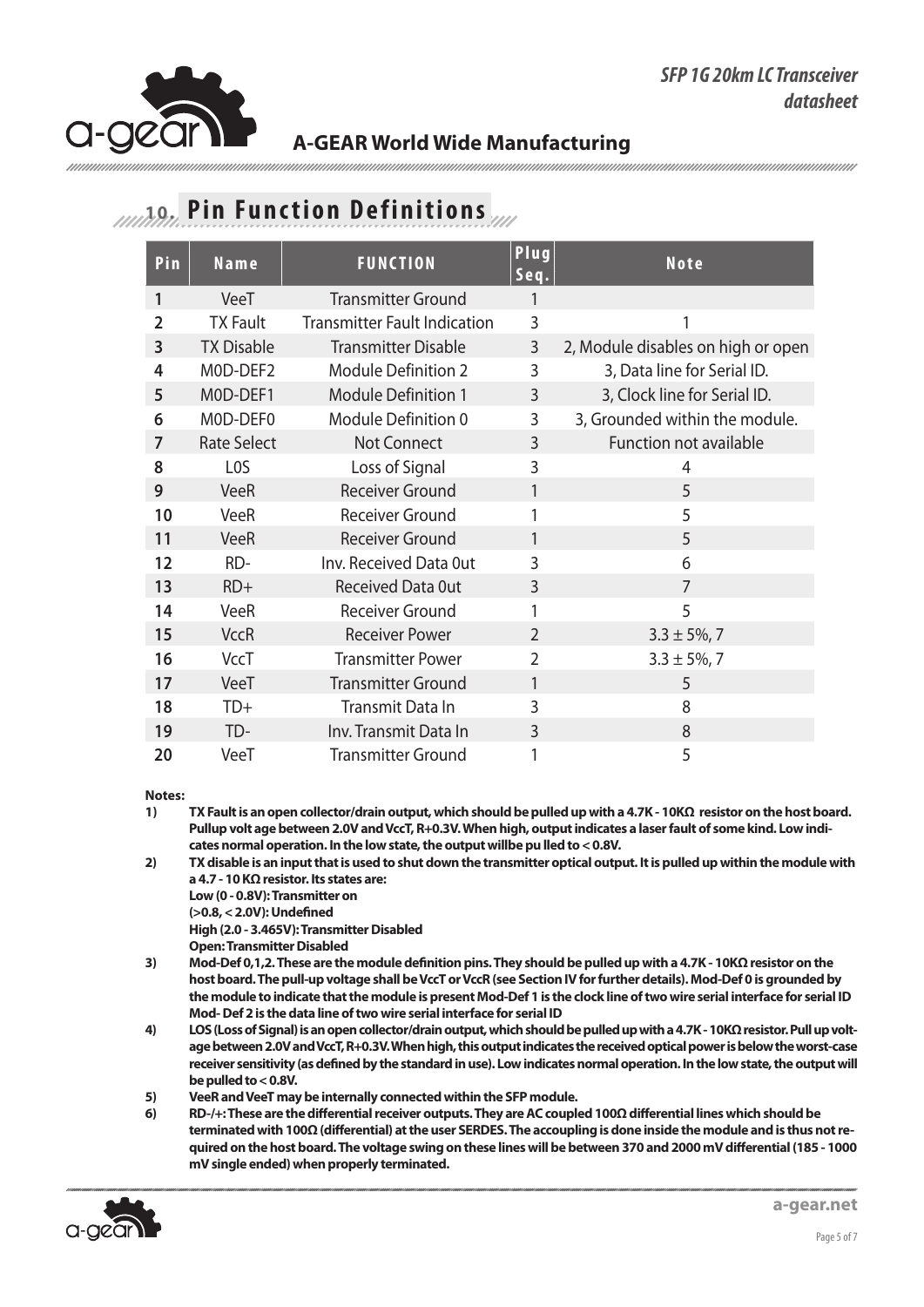#### *SFP 1G 20km LC Transceiver datasheet*



### **A-GEAR World Wide Manufacturing**

**7) VccR and VccT are the receiver and transmitter power supplies. They are defined as 3.3V ± 5% at the SFP connector pin. Maximum supply current is 300mA. Recommended host board power supply filtering is shown below. Inductors with DC resistance of less than 1 ohm should be used in order to maintain the required voltage at the SFP input pin with 3.3V supply voltage. When the recommended supply-filtering network is used, hot plugging of the SFP transceiver module will result in an inrush current of no more than 30mA greater than the steady state value. VccR and VccT may be internally connected within the SFP transceiver module.**

**8) TD-/+: These are the differential transmitter inputs. They are AC-coupled, differential lines with 100 differential termination inside the module. The AC coupling is done inside the module and is thus not required on the host board. The inputs will accept differential swings of 500 - 2400 mV (250 - 1200mV single-ended), though it is recommended that value between** 

**500 and 1200 mV differential (250 - 600mV single- ended) be used for best EMI performance.**

## **11. EEPROM**

The serial interface uses the 2-wire serial CMOS EEPR0M protocol defined for the ATMEL AT24C02/04 family of components. When the serial protocol is activated, the host generates the serial clock signal (SCL). The positive edge clocks data into those segments of the EEPROM that are not write protected within the SFP transceiver. The negative edge clocks data from the SFP transceiver. The serial data signal (SDA) is bidirectional for serial data transfer. The host uses SDA in conjunction with SCL to mark the start and end of serial protocol activation. The memories are organized as a series of 8-bit data words that can be addressed individually or sequentially. The Module provides diagnostic information about the present operating conditions. The transceiver generates this diagnostic data by digitization of internal analog signals. Calibration and alarm/warning threshold data is written during device manufacture. Received power monitoring, transmitted power monitoring, bias current monitoring, supply voltage monitoring and temperature monitoring all are implemented. The diagnostic data are raw A/D values and must be converted to real world units using calibration constants stored in EEPROM locations 56 - 95 at wire serial bus address A2h. The digital diagnostic memory map specific data field define as following. For detail EEPROM information, please refer to the related document of SFF 8472 Rev 9.3.